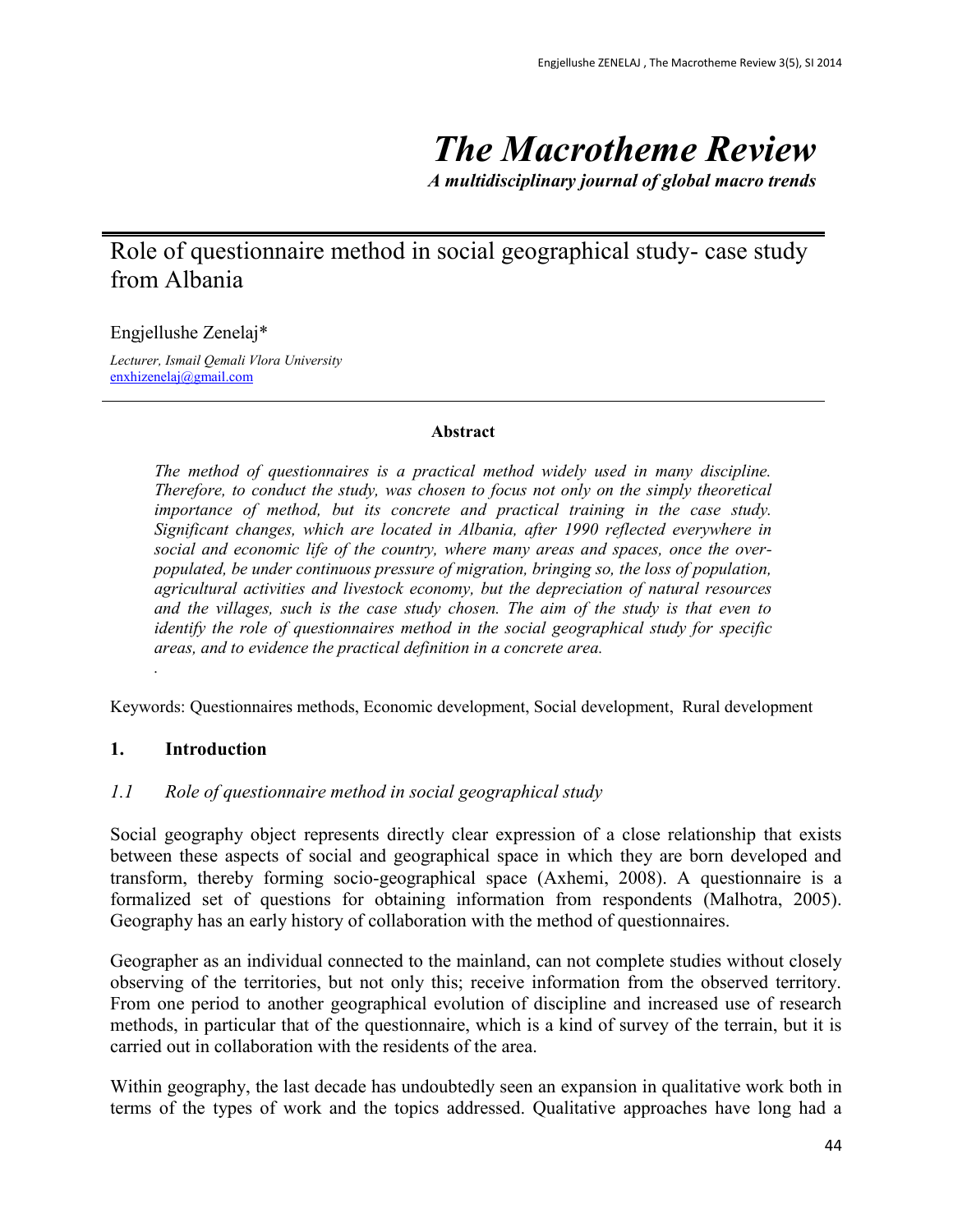strong association with cultural and social and feminist geographies, in part as a reaction to quantified social geography (Crang, 2002).

The questionnaire method is a practical method which contains more information inside it, this information was taken directly from the field, by residents or citizens, who claim their opinion about certain issues.

Through questionnaires method can get very great information, which can be learned in use for many other studies, as it is gross information which gives the possibility of refining and revising it in several angles. In population geography an entrenched empiricism and a reluctance to engage in wider debates on theory and method within human geography have resulted in a degree of separate development. Such methodological complacency has, until recently, threatened to undermine population geography's role within the discipline as a whole.

Thus the discussion of multi-method research designs is of particular significance because it offers population geographers an opportunity to break out from the confines of a dominant research tradition and participate with other human geographers in an important methodological debate (Graham, 1999).

We emphasize that in various studies of a social nature methods of questionnaires are increasingly evaluated. Its rate of use is increasing more and more in the context of different themes included in the object of social geography as is the case of identification the amendment geographic conditions in space identified the current social problems, in the context of the presence and activity the diverse social groups, social effects that emerge, social planning(Axhemi, 2008:pp.35) .

In geographical studies, questionnaire method finds a substantial application, but mostly, it is in human geography sector one that needs to be continued for the method of questionnaires. In particular, population geography and social geography are those which relate closely to their target territory for studies of this view. Assisting the method of questionnaires in social geography studies and geography of the population lies in the fact of information obtained through questionnaires directly from residents. Besides researchers who evaluate the role of questionnaires in studies of the social and population geography, there are those who are skeptical of the results, the reliability of the study, etc. However, in this battle for many years it seems that the tradition for use method of questionnaires continues, and studies to withstand time by serving multiple disciplines and find use in different directions.

Through questionnaires and responses we identify some problems which we enter assistance, not only theoretical studies but also concrete applications. Studies of different socio-geographic space, serving the best to the process of social development policies, different plans or strategies, which drafted by local governments or governments, because the problems vary from one area to another; questionnaires contribute to rank acute problems which mostly concern the residents, but in addition by taking into consideration their thoughts on various topics treatment.

Availability of opinions and the sincerity with which people respond is based on the fact to anonymity of the questionnaire, though, when it comes to the concerns and problems that affect the community extent, being or not being anonymous, does not pose hindrance to express their opinion.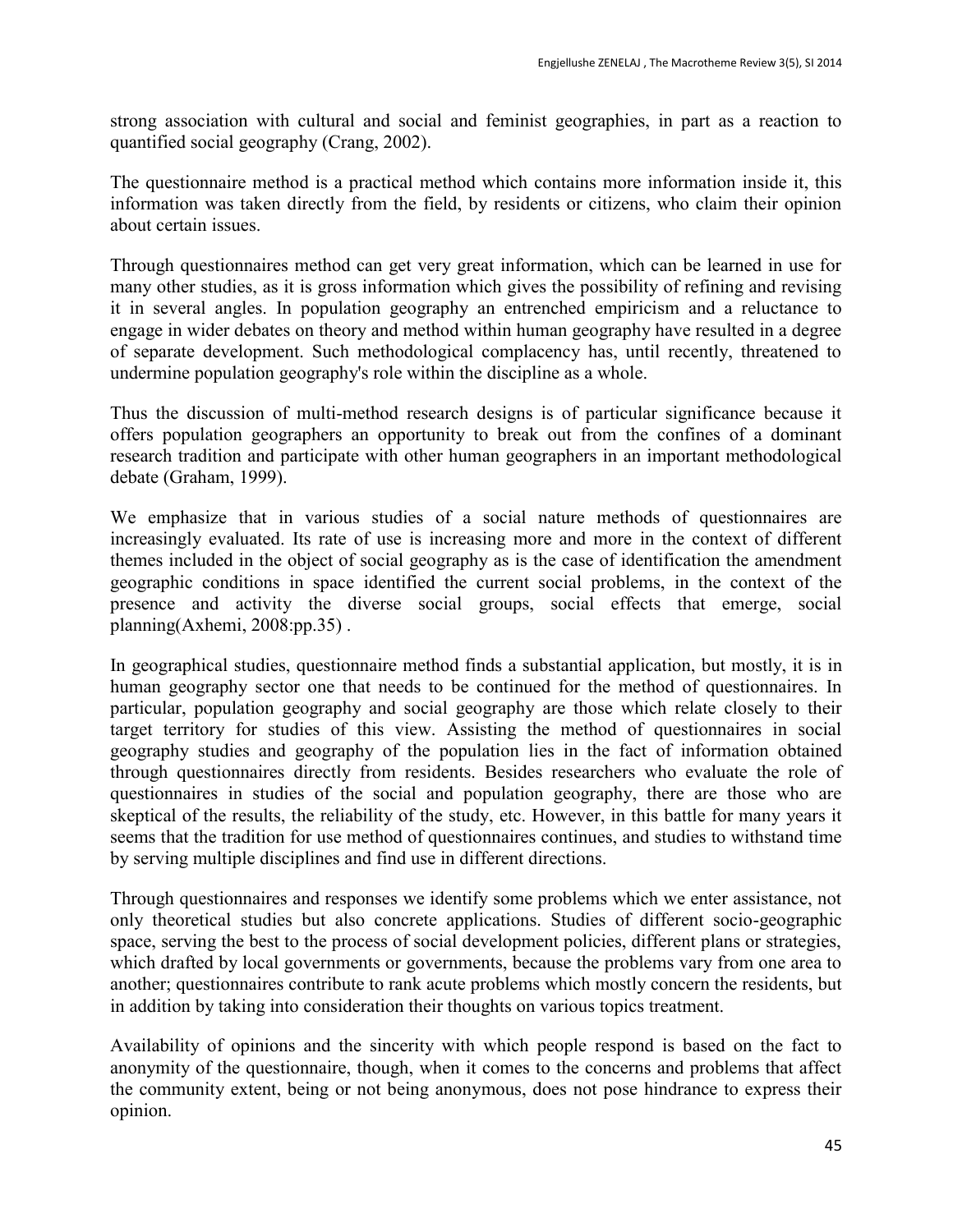Through the questionnaire method, we can come out and other issues, which had escaped the eye and attention of the government or the previous researchers. Furthermore questionnaires are a very good indication of the result of the implementation of a project-, or different social and economic policies.

In Albania the questionnaire method, not only in the geographical discipline, but also in the other discipline in different fields of studies, has been implemented only in the last decade. Include questionnaire method, in the university practices for students in the Department of Geography, University of Tirana, in the disciplines such as Social Geography, Population Geography, Rural Geography, Regional Geography, Geography of Agricultural Economics, etc., is an indication which encourages students practical skills and deepen the analysis and logic thinking.

# **2. Methodology of work**

Paper is accomplished according to the method of questionnaires. In this questionnaire are included people of different ages and different social-economic groups and categories. The questionnaire is composed of four parts, each of which contains many questions with few alternatives. Specifically, the questionnaire is composed of: the first part of which contains personal information on passport, as age gender, marital status, etc. The second part which contains questions about the economy as the amount of land revenue, their profits roads and use, marketing of products etc. the third part goes to environmental issues by assessing its importance society, preservation, current situation, etc., and the fourth part which is about perspective of this village, which is his future, as has shifted population, which is its tendency.

# **3. Case study: Evaluation of social and economical condition in Commune of Kute through questionnaire method.**

Kute Commune lies to the southwest of Mallakastra District, along the valley of the Vjosa river. Bounded on the north by the Commune of Hekal, northeast with Fratar Commune, in the southeast with Kras Commune of Tepelena District, and in west bounded by the District of Vlora where as the boundary, serves Vjosa River. Kute Commune consists of four villages, Kute, Çorrush, Drizar and Anebreg. The landscape of the area comes up from southwest to northeast, moving from 60-70 m up to 300 m above sea level. The field lies on the right side of Vjosa River, while settlements are located in the temperate hill that exalted above field.

This village has been inhabited since antiquity, and proof of this are archaeological discoveries, and at all times has been, and continues to be the administrative center with a large number of population, but during the last 10 years is coming increasingly declining. The climate is Mediterranean southwestern hilly type, with mild winters and wet, and summers hot and dry. The hottest months are July and August, while the coldest months are January and February. Snow is a rare guest in this village. Top soil is the type of Ambergris brown and more medium sub-clay, with neutral or slightly alkaline reaction. Soils are poor in phosphorus but rich in potassium.

Regarding water resources river Vjosa is the great wealth that area has. From what understand, the area has suitable conditions for the development of agriculture and breeding, which have never been absent. Fertile areas, climatic conditions, create good opportunities for the cultivation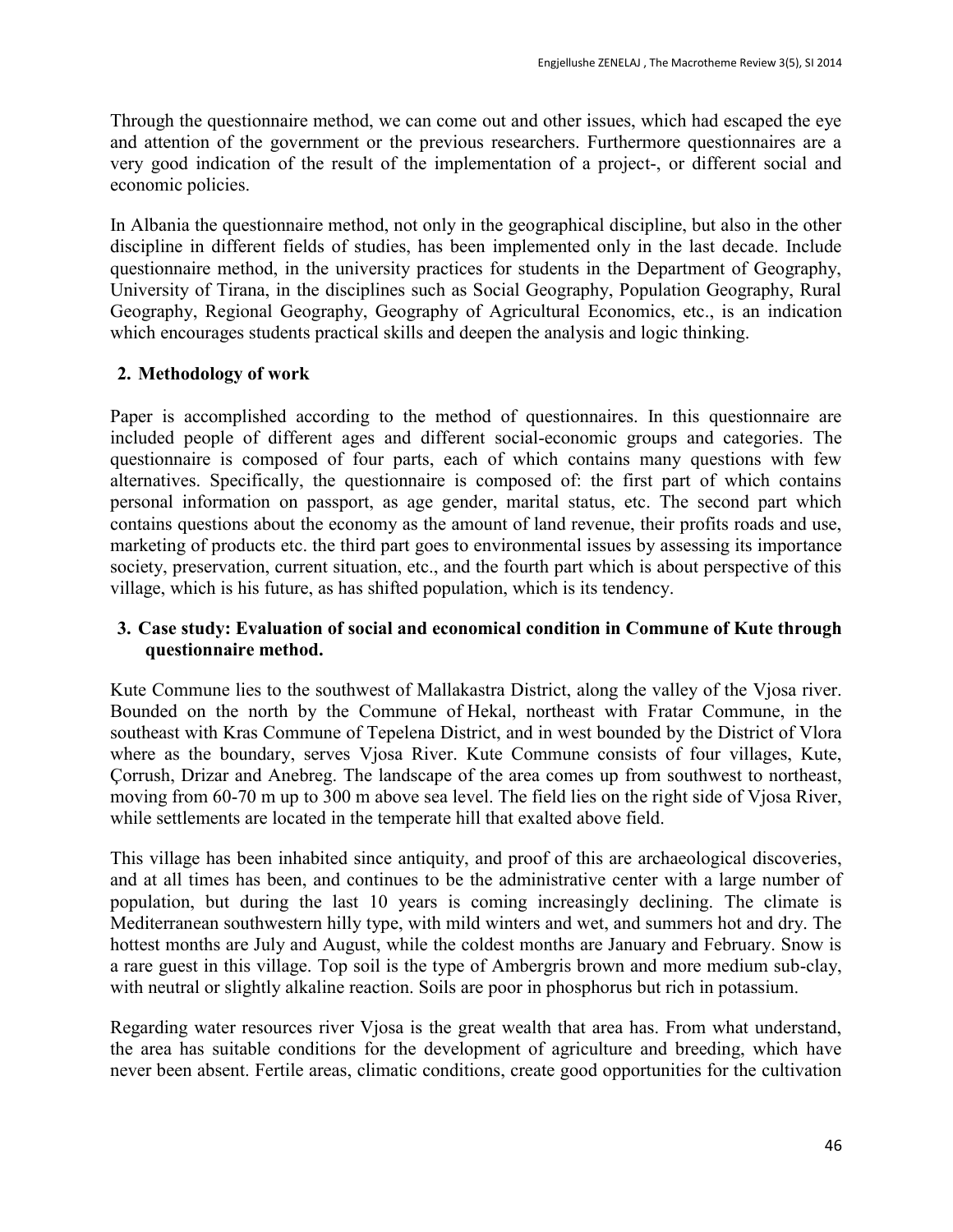of many agricultural crops. But despite the very good and favorite conditions for development, area recently noted different problems, which there are several reasons.

Through the questionnaire method is required to emphasize an assessment of the social and economic situation in the socio-geographical space. Dynamics of the population has varied over the years. But there has been a tendency to 1990 always growing, while after 1990, has declined significantly, not only of the total population, but also indicators that influence significantly on demographic rate of fertility, and the rate of natural increase. The population is decreasing after 1992, which significantly decreases, and the main factor is the migration of population within and outside the country. Population removals increased significantly from year to year.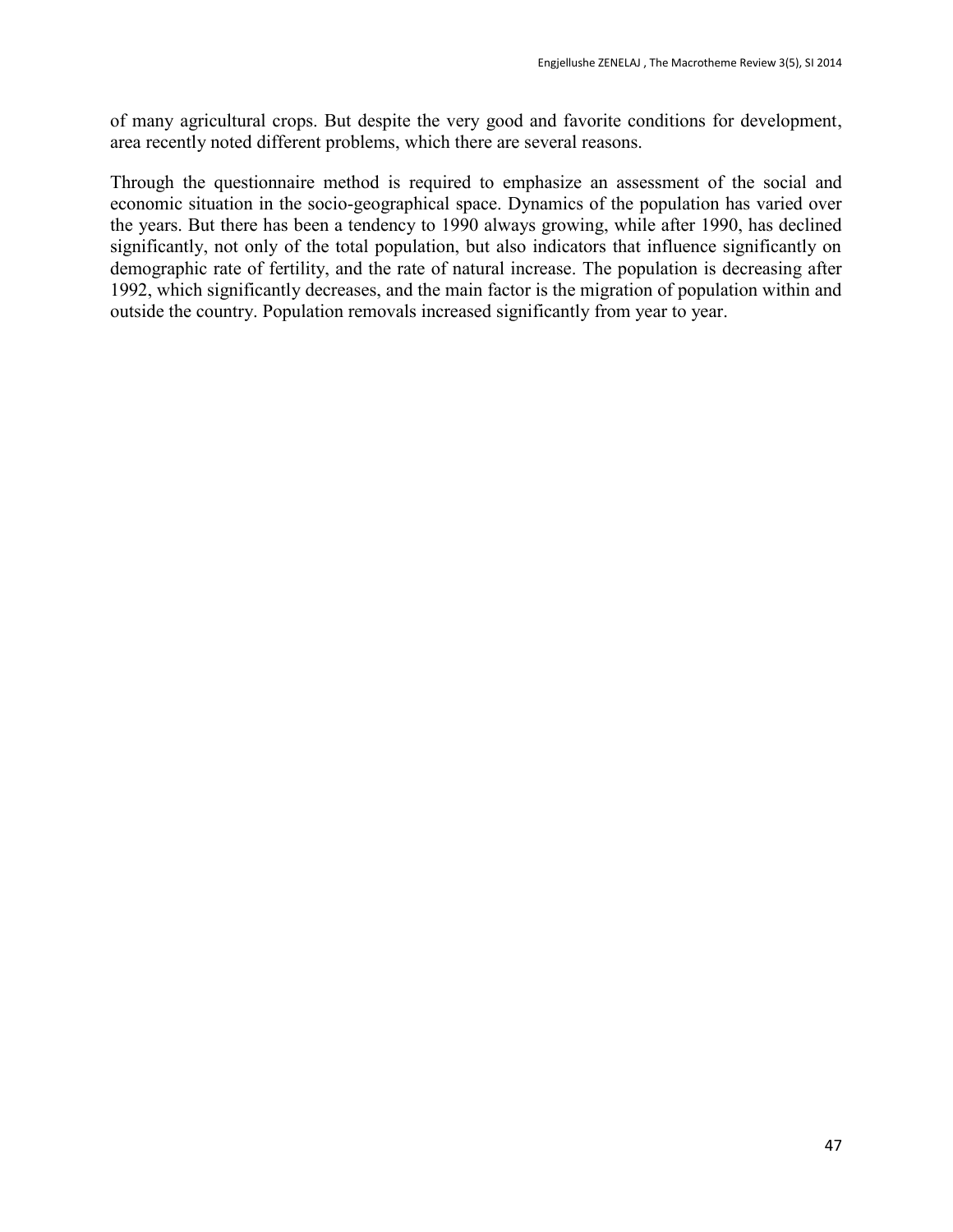

# *3.1 Questionnaires Results*

#### 3.1.1 First Part -Personal passport of respondents

In this questionnaire, 140 people were involved, 70 males and 70 females, which means that 50% of the interviewed were male and 50% are female. Gender equality has deliberately chosen to have an equality of ideas, as the heads of men, as well as by female-headed households. In terms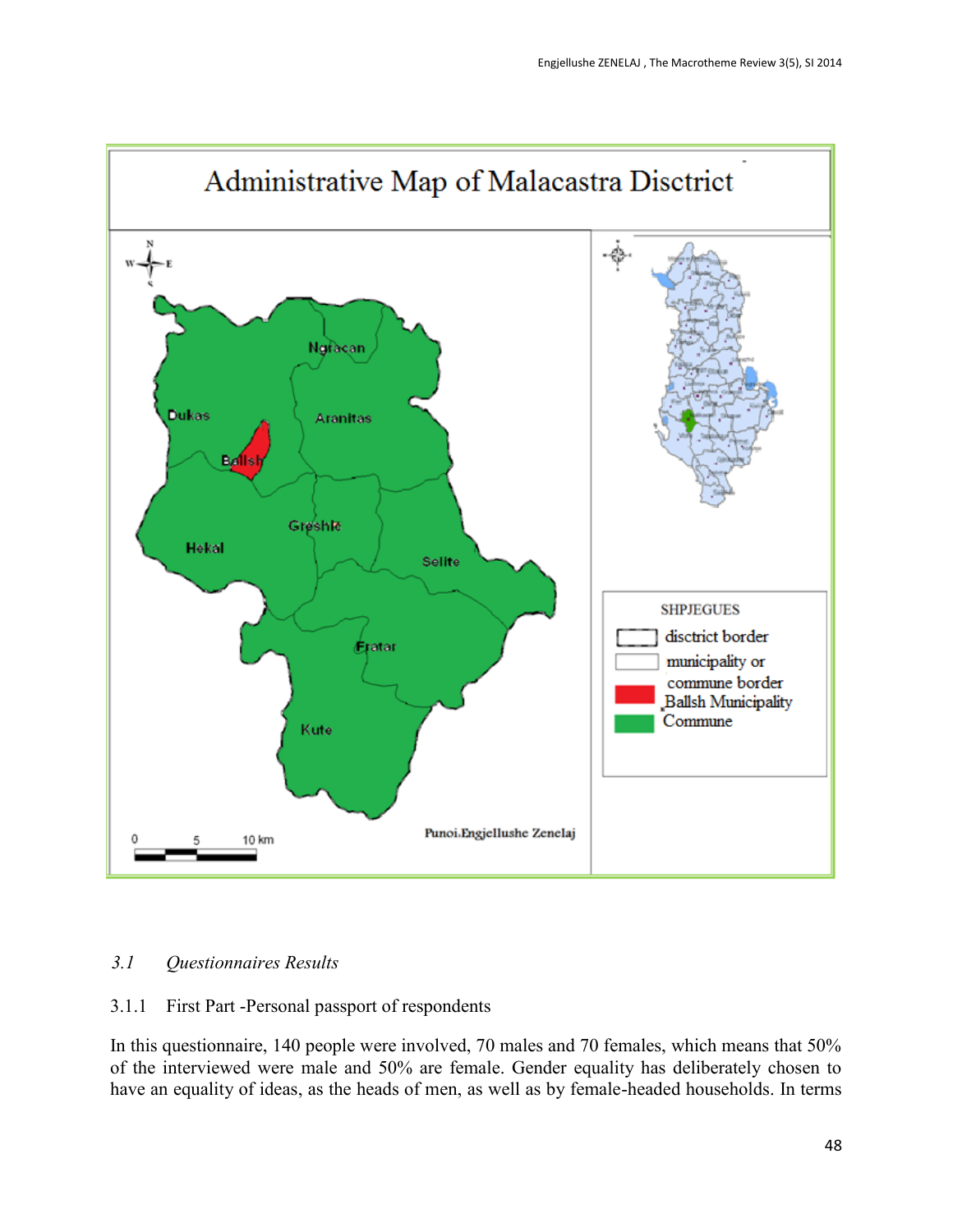of age structure, are trying to have inclusiveness in the questionnaire. According to age is divided into 5 groups; And according to specific groups of interviewees are as follows:

- 28.57% are less than 30 years old
- $\bullet$  14.28% belonging to age 31 40 years old
- 21.42% belonging to age 41-50 years old
- $\bullet$  14.28% belonging to age 51 60 years old
- 21.42% belonging to age over 60 years old

Regarding the marital status of the 140 respondents, 90 individuals or 64.28% of them are married while 50 or 35.71% of them are single. The size of the family is a social indicator which affects in a household. Family size relates directly to: the number of children in each pair. In relation to the size of the families surveyed results are as follows:

- 7.1 % i of the interviewed with 1 child;
- 14.28% of the respondents are, with 2 children;
- 28.57 % of the respondents are, with 3 children;
- 21.42% of the respondents are, with 4 children;
- 14.28% of the respondents are, with 5 children;
- 14.28% of the respondents are, with 6 children.

**(Note**: for those who in the civil state are single, we have taken the number of the children who have their parents.)

But the size of the families not only evidenced by the number of the children, but following another indicator, which is the number of persons in the family. According to the number of persons in the family respondents results are as follows:

- 14.28% of the respondents or 20 of them are with 2 member of his family;
- 14.28% of the respondents or 20 of them are with 3 member of his family;
- 28.57 % of the respondents or 40 of them are with 4 member of his family;
- 21.42% of the respondents or 30 of them are with 5 member of his family;
- 21,42% of the respondents or 30 of them are with 6 member of his family.

The questionnaire identifies the level of education of household members, namely the head, spouse and children. These data are placed in a summary table which gives the data in percentage.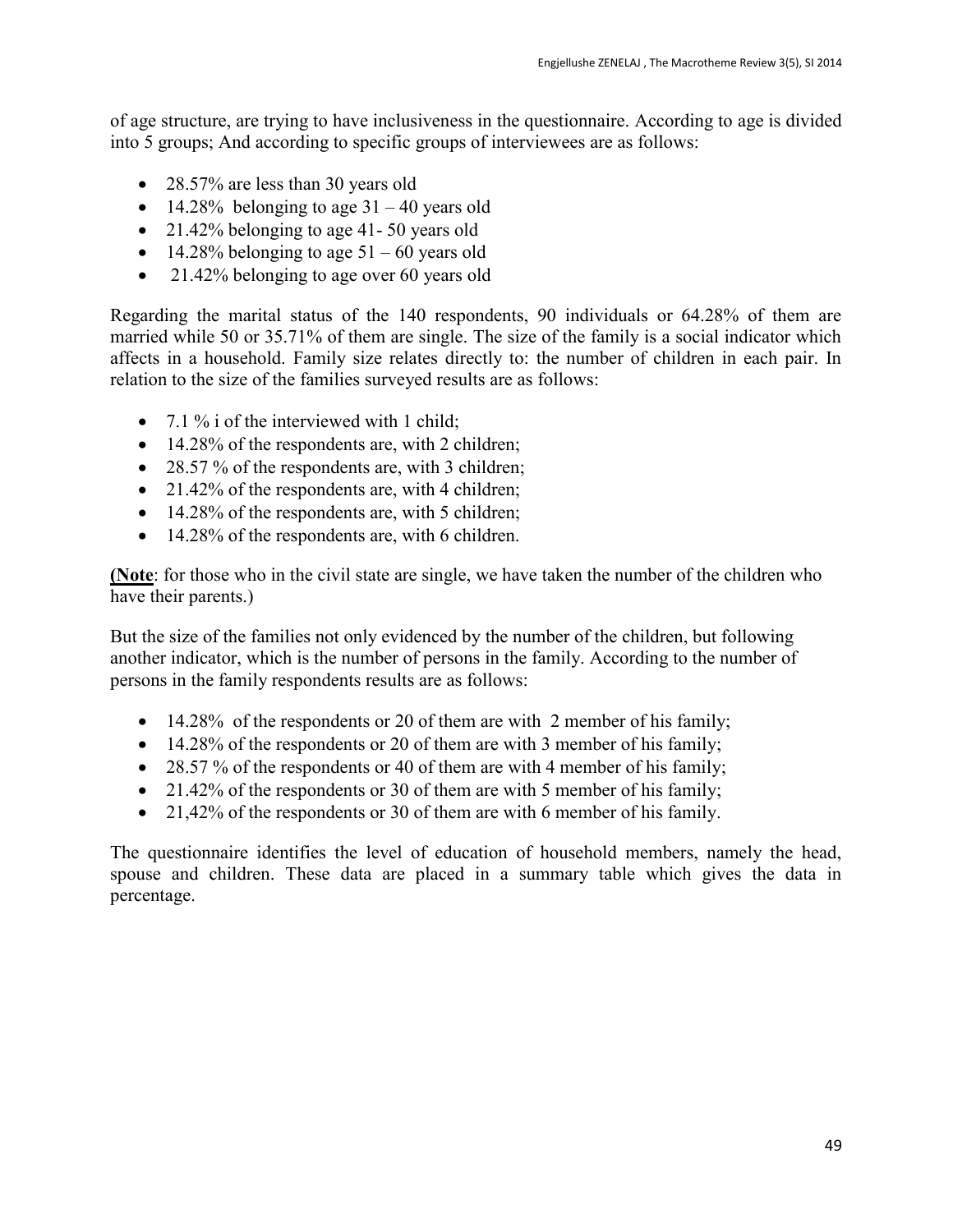|                               | head of     | wife $%$ | Children % |  |
|-------------------------------|-------------|----------|------------|--|
|                               | household % |          |            |  |
| Elementary education          | 14.28       | 14.28    | 4.08       |  |
| Second level of education (9) | 14.28       | 21.42    | 5.1        |  |
| - year school)                |             |          |            |  |
| professional education        | 21.42       | 28.57    | 15.5       |  |
| Gymnasium-high school         | 28.57       | 21.42    | 48.97      |  |
| University                    | 21.42       | 14.28    | 26.32      |  |
| total                         | 100         | 100      | 100        |  |
|                               |             |          |            |  |

Table nr.1 The education level of the respondents

**(Note**: The accuracy of results stands that in this survey, were interviewed a total of 140 people, which means that the interviewed person, we have received information, for 140 families head, 140 spouses of family, while the number of children is associated with the data the previous question and the number of children per couple, which accounts resulting in its total 490 children.**)** 

From the look, great part of the respondents belong to vocational education and general high school, fewer respondents, belonging to university education, while those who are heads and spouses with only primary education, belong to the old generation being over 60 years old, and this was related to the difficult time, lack schools. While the new age secondary education is it's because in commune opened high school since 1974, and the city that was found near the vocational school, which has conditioned the education of young people according to these directions. University education is not very high levels, but satisfactory for a rural area. Those who have a university degree, their profiles are mostly those in teaching, but also the profile as agronomy agriculture, fruit growing, economy, etc..

# 3.1.2 Second part- economy

The second part of the questionnaire, focus on the economy, which shows the family income, amount and manner of use of their property and to their activities in the surveyed families. The questionnaire aims to identify the routes of resources, economic income. We survey, there are several alternatives, such as working in the country, work in private, social assistance, etc.. She was the daughter in the eye, is that, in every family, and regardless of income activity and that is, it always has help from remittances. From the respondents, only 60 persons have income from work in the country, 50 of the respondents work in private, and 30 are those who have income only from remittances, not having any other activity or employment opportunities in the countryside. In connection with the income level the respondents are divided into:.

- $\bullet$  30 persons or 21.42% belonging to the income level with 5000 10000 Leke (Albanian money);
- $\bullet$  30 persons or 21.42% belonging to the income level with  $10000 15000$  Leke;
- $\bullet$  60 persons or 42.85% belonging to the income level with  $15000 20000$  Leke;
- $\bullet$  10 persons or 7.1% belonging to the income level with  $20000 25000$  Leke;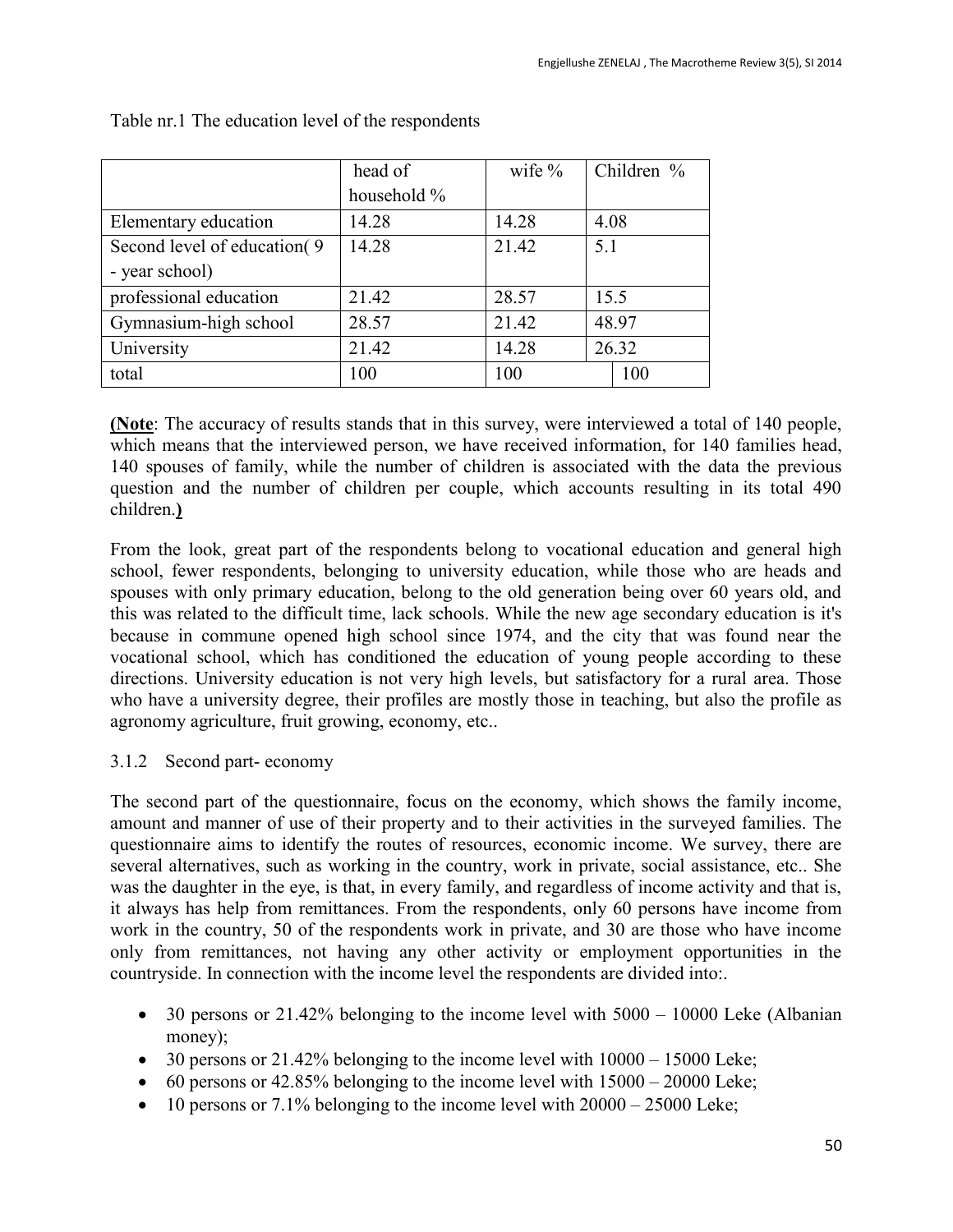- 10 persons or 7.1% belonging to the income level with 25000 30000 Leke;
- 10 persons or 7.1% belonging to the income level with 30000 Leke.

An important indicator is the fact that how revenues are used in the recent years. In fact, it is as social as economic a question, as it shows the standard of living apart, the possibilities and trends for the future. According to responses received from residents surveyed, income received during the last 15 years, have been used for food, to repair houses, furnished them with furniture, and to equip them with the necessary technology to home. Only 10 of them have used incomes to expand agricultural activity, while others for those mentioned above. After changing the system from communist to a democratic and free market, there are changes in the structure and funding of land belonging, because the system which entered Albania based on private property. The survey results highlight how they have benefited from the allocation of land to the implementation of Law no. 7501, for restitution and compensation of property, be all the respondents responded that they benefit from this legal reform, where the joint distribution of capital became the basis of family members. Residents of the area have received land in places where they had the first of their former property in the state. According to the law, in this village all individuals benefited from 2.5 - 3 dynyms, arable land, which was located in the area. So based on the number the family members, which have issued the first part of the survey, and the amount of land We highlight that these families possess. So families are divided as follows:

- 14.28 % of respondents possess 5 dy arable land;
- $\bullet$  14.28 % of respondents possess 5 10 dy arable land;
- 28.57% of respondents possess about 40 dy arable land;
- 21.42 % of respondents possess about 45 dy arable land;
- 21.42 % of respondents possess over 45 dy arable land.

Residents claim that the amount of they own land is enough for them. This is related to the direction of the activities and perspectives they have. In general, the level of production in the territory of each of their response varies between average and high, but very average. An important element for the development of rural areas, the irrigation system is that land, the significance opportunities that they have, for you irrigate their lands. All the answer to consist a point: partially. This is not because there is no water or channels, but since the 1990s the irrigation canals were damaged too, and no one has put hand to fix them. Despite living in rural areas, residents surveyed were not all working individuals who have basic or priority in farming or agriculture. According professional structure, the respondents are individuals who work as follows:

- 50.28% have primary agriculture activity
- $\bullet$  7.1% have primary livestock
- 28.57% serving in Public Administration.
- 14,82 dealing with trade and private services

Delicate point and the biggest problem that exists in rural areas in general is finding a market for livestock and agricultural products. In connection with the sale of products and the ease of finding market the respondents declare as follows:

• 50% or 70 of the respondents did not trade any product;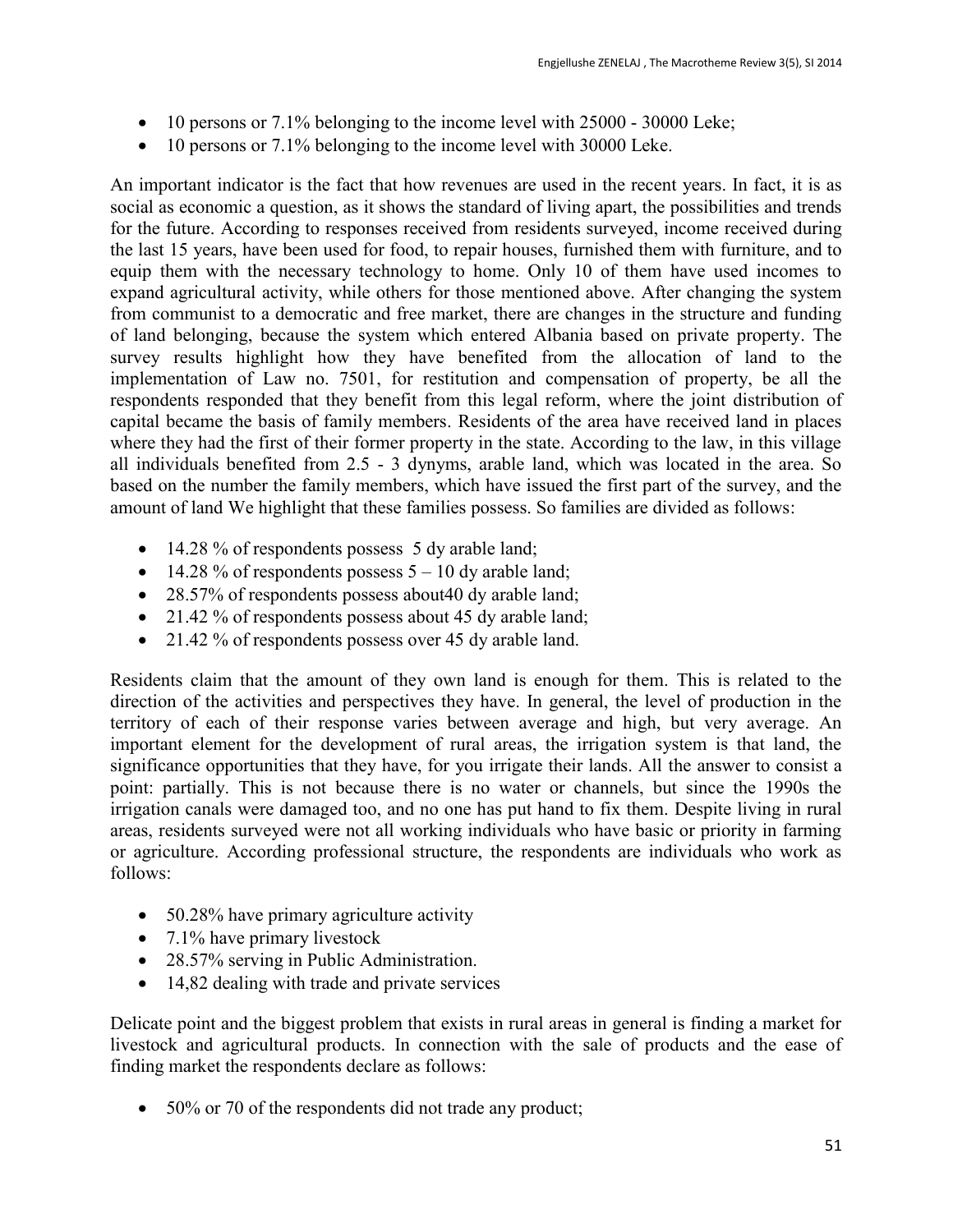- 28.5% or 40 of the respondents trade up 25% of the quantity produced;
- 21.42% of the respondents' trade up 50% of the quantity produced.

Regarding the marketing of domestic products of all people understood which traded say that they sell their products where they have opportunities within areas, in another municipality in urban centers etc. Finding market is closely related to the transport mode which people use to transport their products through countries where they sell them. From all those that trade, only 10 of the people interviewed, personal use private vehicles, along with other tools that provide transit service the rural residents, while others use tools like bus minibus etc. Estimates regarding infrastructure are original, when each resident gives his opinion. In the table below we present the results for the evaluation of infrastructure by residents:

|           | Level 1 | Level 2 | Level 3 | Level 4 | Level 5 |
|-----------|---------|---------|---------|---------|---------|
| Road      |         |         | 14.28%  | 71.43%  | 14,28%  |
| Energy    |         |         | 57.14%  | 28.57%  | 14.28%  |
| Water     |         | 18.5%   | 24.28%  | 32.1    | 2.5%    |
| Health    |         |         | 78.57%  | 21.42%  |         |
| Education |         |         | 68,92%  | 28.57%  | 2.5%    |
| culture   |         |         |         |         | 100%    |

Table nr.2 Evaluation of infrastructure

- Note: Level 1 -very good
	- Level 2 -good
	- Level 3 -somewhat
	- **Level 4 -bad**
	- Level 5 -very bad

# 3.1.3 Third part –environmental issue

Part three focuses on the environment resident's interest, the risk of contamination if it is present, various injuries as a result of illegal actions on the environment, and the importance they attach environment. So at this point, the first question reveals the interest that they have on the environment, how involved and interested the, are they in this matter:

- 47.14% are less interested
- 35.71% somewhat interested
- $\bullet$  17.1% very interested.

Residents of respondents reply that the environmental situation, where they live is very good, because they do not take note of contamination, fires or injuries activities to bring negative impacts on the surrounding environment of the area where they live. Interviewed residents show and appreciate the importance of the conservation of the environment and how important is it for the life, for next generations to come. Environmental and heritage protection is everyone's duty.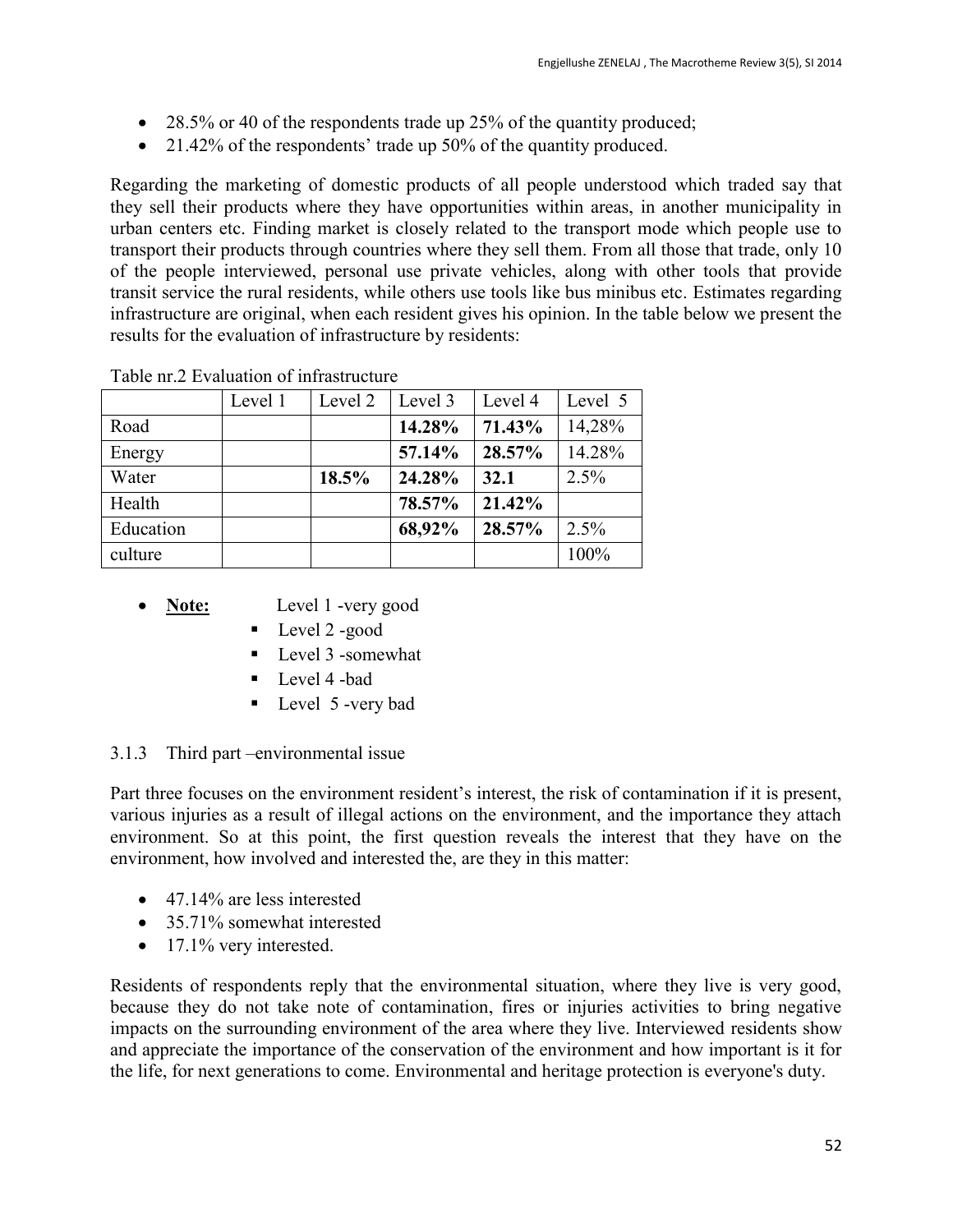# 3.1.4 Forth part :Perspective

The fourth part of the questionnaire holds as editorial the perspective, which means that focuses on events that present to predict the future. It is built on four simple questions, but that in itself, are very important and essential to analyze the current situation, and to predict the future..

| How do you see the future of the commune? | of all responses received the main part of      |
|-------------------------------------------|-------------------------------------------------|
|                                           | inhabitants declare that the future is without  |
|                                           | perspective;                                    |
| What is the trend of population movement? | removal of the population is going towards      |
|                                           | urban areas and abroad;                         |
| Will you change the family residence?     | Over 80% of interviewed inhabitants declare     |
|                                           | that they would change their place of           |
|                                           | residence, and some of them have bought         |
|                                           | houses in urban centers, but will stay and less |
|                                           | time there, and then will leave, or leave       |
|                                           | during the winter season in towns and spring    |
|                                           | return still there, even those who are          |
|                                           | employed or who have had any activity           |
|                                           | expressed that they would like to leave,        |
|                                           | because their workplaces are not long term as   |
|                                           | a result of removal of the population, closing  |
|                                           | of schools, lack of infrastructure,,            |
| What are the problems that preoccupy you? | afflicting<br>The<br>problems<br>more<br>are:   |
|                                           | unemployment, migration, non-attention of       |
|                                           | local and central government, of course, the    |
|                                           | demand for a better life, to go where their     |
|                                           | children have a better chance to live, to work, |
|                                           | of education etc                                |

# **4. Conclusions**

The questionnaire method it's a productive methods in social geography identifying some of the problems that accompany the inhabitants in area. The connection between geographical study and questionnaire methods are really closed.

So from the questionnaires we have discovered what going on in this area. even the fact that Kute Commune has many suitable conditions for the development of agriculture, optimal weather conditions for many crops and significant area with pastures and meadows for livestock, fertile farmland and ancient tradition of agriculture and livestock development. Currently hinder the development of agriculture several factors:

- Isolated geographical position
- Distance from major markets of city
- Poor Infrastructure